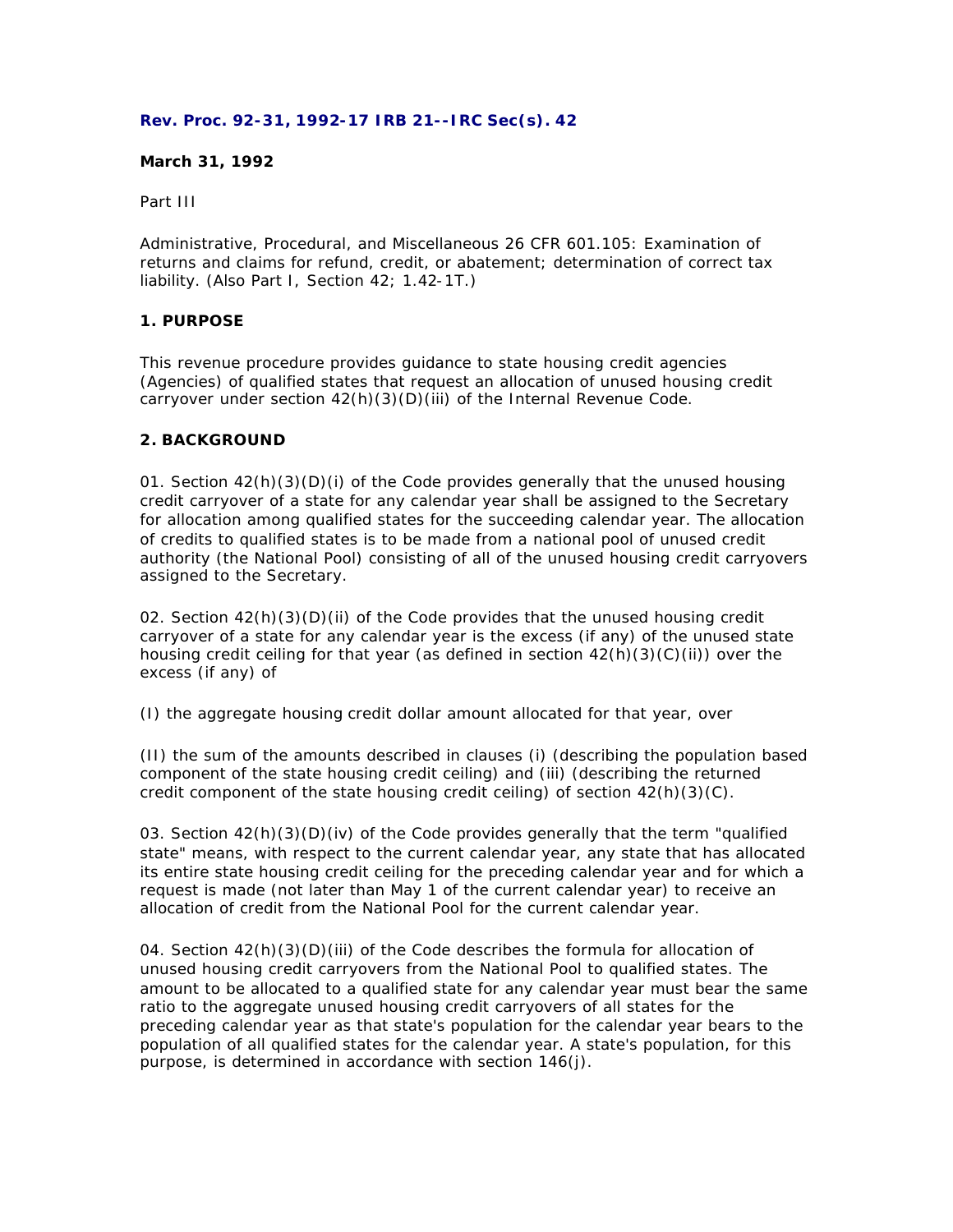05. Section 146(j) of the Code provides generally that determinations of the population of any state are made with respect to any calendar year on the basis of the most recent census estimate of the resident population of that state released by the Bureau of the Census before the beginning of that calendar year.

06. Section 1.42-1T(b) of the temporary Income Tax Regulations provides that a state's population for any calendar year is determined by reference to the most recent census estimate of the resident population of the state released by the Bureau of the Census before the beginning of the calendar year for which the state's housing credit ceiling is set. Determinations of population are based on the most recent estimates of resident population contained in the Bureau of the Census publication, "Current Population Reports, Series P-25: Population Estimates and Projections, Estimates of the Population of States".

07. Section 42(1)(3) of the Code provides that each Agency that allocates a housing credit dollar amount to any building for any calendar year shall submit to the Secretary (at the time and in the manner as the Secretary shall prescribe) an annual report specifying the housing credit dollar amount allocated to each building for that year and sufficient information to identify each building and the taxpayer(s) associated with the building. Form 8610, Annual Low- Income Housing Credit Agencies Report, is used by Agencies to fulfill their obligations under section 42(1)(3). The general instructions to Form 8610 require that if a state has multiple Agencies, the Agencies must coordinate and file one Form 8610 for the state.

08. Section  $1.42 - 1T(d)(8)$  (ii) of the temporary regulations provides that a single completed Form 8610, with the appropriate attachments, must be mailed by each state to the Internal Revenue Service not later than the 28th day of the second calendar month after the close of the calendar year in which a housing credit dollar amount was allocated.

09. The Secretary will use the information provided on Form 8610 to determine the prior calendar year's unused housing credit carryovers that are available for allocation to qualified states from the current year National Pool.

# **3. SCOPE**

This revenue procedure applies to Agencies of qualified states that request to receive an allocation of credit from the National Pool of unused housing credit carryovers.

### **4. PROCEDURE -- METHOD FOR REQUESTING CREDIT FROM THE NATIONAL POOL BY THE FILING AGENCY OF A QUALIFIED STATE.**

01. The Agency responsible for filing Form 8610 (the Filing Agency) of a qualified state is the only housing credit agency that may request, on behalf of the qualified state, to receive an allocation of credit from the National Pool.

02. The request must be in writing, postmarked no later than May 1 of the calendar year in which the allocation is requested, and must be signed by an authorized official of the Filing Agency.